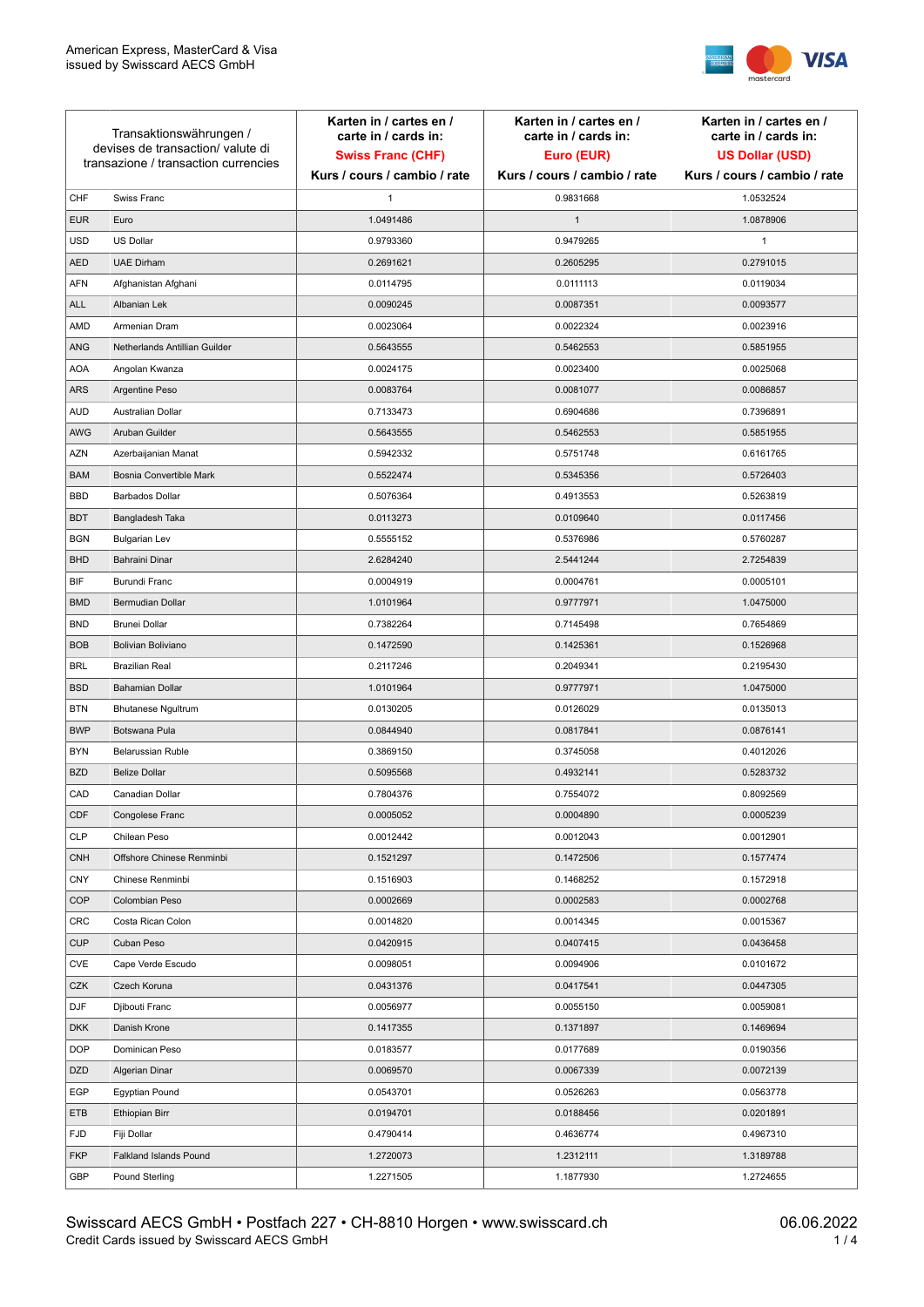

| devises de transaction/valute di<br><b>Swiss Franc (CHF)</b><br>Euro (EUR)<br><b>US Dollar (USD)</b><br>transazione / transaction currencies<br>Kurs / cours / cambio / rate<br>Kurs / cours / cambio / rate<br>Kurs / cours / cambio / rate<br>Georgia Lari<br>0.3465121<br>0.3353987<br><b>GEL</b><br>0.3593078<br><b>GHS</b><br>Ghana Cedi<br>0.1413831<br>0.1368486<br>0.1466040<br>GIP<br>Gibraltar Pound<br>1.2720073<br>1.2312111<br>1.3189788<br>Gambia Dalasi<br>0.0206036<br>0.0199428<br><b>GMD</b><br>0.0213644<br><b>GNF</b><br>Guinea Franc<br>0.0001170<br>0.0001132<br>0.0001213<br><b>GTQ</b><br>Guatemala Quetzal<br>0.1314505<br>0.1272346<br>0.1363046<br>GYD<br>Guyana Dollar<br>0.0048353<br>0.0046802<br>0.0050139<br>HKD<br>Hong Kong Dollar<br>0.1248574<br>0.1208529<br>0.1294680<br>0.0411724<br>0.0398519<br>0.0426928<br><b>HNL</b><br>Honduras Lempira<br><b>HRK</b><br>Croatian Kuna<br>0.1445280<br>0.1398927<br>0.1498650<br><b>HTG</b><br>Haiti Gourde<br>0.0087229<br>0.0084431<br>0.0090450<br><b>HUF</b><br>Forint<br>0.0027072<br>0.0026204<br>0.0028072<br><b>IDR</b><br>0.0000701<br>0.0000679<br>0.0000727<br>Indonesia Rupiah<br><b>ILS</b><br>New Israeli Sheqel<br>0.2983747<br>0.2888051<br>0.3093928<br><b>INR</b><br>Indian Rupee<br>0.0130244<br>0.0126067<br>0.0135054<br>IQD<br>Iraqi Dinar<br>0.0006919<br>0.0006697<br>0.0007174<br><b>Iceland Krona</b><br><b>ISK</b><br>0.0078897<br>0.0076367<br>0.0081810<br><b>JMD</b><br>Jamaican Dollar<br>0.0065664<br>0.0063558<br>0.0068089<br><b>JOD</b><br>Jordanian Dinar<br>1.4271020<br>1.3813316<br>1.4798007<br>JPY<br>Yen<br>0.0075521<br>0.0073099<br>0.0078310<br><b>KES</b><br>Kenyan Shilling<br>0.0086601<br>0.0083824<br>0.0089799<br><b>KGS</b><br>Kyrgyzstan Som<br>0.0127069<br>0.0122994<br>0.0131761<br><b>KHR</b><br>Cambodia Riel<br>0.0002492<br>0.0002412<br>0.0002584<br><b>KMF</b><br>Comoro Franc<br>0.0021948<br>0.0021244<br>0.0022758<br><b>KRW</b><br>Korean Republic Won<br>0.0008156<br>0.0007894<br>0.0008457<br><b>KWD</b><br>Kuwaiti Dinar<br>3.2293293<br>3.1257573<br>3.3485789<br><b>KYD</b><br>Cayman Islands Dollar<br>1.2122362<br>1.1733570<br>1.2570005<br>KZT<br>0.0023290<br>0.0022543<br>0.0024150<br>Kazakhstan Tenge<br>LAK<br>Lao Republic Kip<br>0.0000724<br>0.0000701<br>0.0000751<br>LBP<br>0.0000401<br>0.0000429<br>0.0000414<br>Lebanese Pound<br><b>LKR</b><br>0.0028224<br>0.0027319<br>Sri Lanka Rupee<br>0.0029266<br><b>LRD</b><br>0.0066560<br>Liberian Dollar<br>0.0064425<br>0.0069018<br><b>LSL</b><br>0.0652109<br>0.0631194<br>Lesotho Lothi<br>0.0676189<br>LYD<br>Libyan Dinar<br>0.2118351<br>0.2050411<br>0.2196575<br><b>MAD</b><br>Moroccan Dirham<br>0.1003404<br>0.0971223<br>0.1040457<br>MDL<br>Moldovan Leu<br>0.0532761<br>0.0515674<br>0.0552434<br><b>MGA</b><br>Malagasy Ariary<br>0.0002497<br>0.0002417<br>0.0002589<br>0.0170059<br>MKD<br>Macedonia Denar<br>0.0175694<br>0.0182182<br><b>MMK</b><br>Myanmar Kyat<br>0.0005461<br>0.0005286<br>0.0005663<br><b>MNT</b><br>Mongolia Tugrik<br>0.0003233<br>0.0003129<br>0.0003352<br><b>MOP</b><br>Macao Pataca<br>0.1250088<br>0.1209995<br>0.1296250<br><b>MRU</b><br>Mauritanian Ouguiya<br>0.0277381<br>0.0268485<br>0.0287624<br><b>MUR</b><br>0.0232570<br>0.0225111<br><b>Mauritius Rupee</b><br>0.0241158<br><b>MVR</b><br>0.0633420<br>0.0678573<br>Maldives Rufiyaa<br>0.0654408<br><b>MWK</b><br>0.0009952<br>0.0009633<br>0.0010319<br>Malawi Kwacha<br>0.0517917<br>0.0501306<br>0.0537042<br><b>MXN</b><br>Mexican Peso<br><b>MYR</b><br>Malaysian Ringgit<br>0.2307866<br>0.2233847<br>0.2393089 | Transaktionswährungen / |  | Karten in / cartes en /<br>carte in / cards in: | Karten in / cartes en /<br>carte in / cards in: | Karten in / cartes en /<br>carte in / cards in: |
|----------------------------------------------------------------------------------------------------------------------------------------------------------------------------------------------------------------------------------------------------------------------------------------------------------------------------------------------------------------------------------------------------------------------------------------------------------------------------------------------------------------------------------------------------------------------------------------------------------------------------------------------------------------------------------------------------------------------------------------------------------------------------------------------------------------------------------------------------------------------------------------------------------------------------------------------------------------------------------------------------------------------------------------------------------------------------------------------------------------------------------------------------------------------------------------------------------------------------------------------------------------------------------------------------------------------------------------------------------------------------------------------------------------------------------------------------------------------------------------------------------------------------------------------------------------------------------------------------------------------------------------------------------------------------------------------------------------------------------------------------------------------------------------------------------------------------------------------------------------------------------------------------------------------------------------------------------------------------------------------------------------------------------------------------------------------------------------------------------------------------------------------------------------------------------------------------------------------------------------------------------------------------------------------------------------------------------------------------------------------------------------------------------------------------------------------------------------------------------------------------------------------------------------------------------------------------------------------------------------------------------------------------------------------------------------------------------------------------------------------------------------------------------------------------------------------------------------------------------------------------------------------------------------------------------------------------------------------------------------------------------------------------------------------------------------------------------------------------------------------------------------------------------------------------------------------------------------------------------------------------------------------------------------------------------------------------------------------------------------------------------------------------------------------------------------------------------------------------------------------------------------------------------------------------------------------------------------------------------------------------------------------------|-------------------------|--|-------------------------------------------------|-------------------------------------------------|-------------------------------------------------|
|                                                                                                                                                                                                                                                                                                                                                                                                                                                                                                                                                                                                                                                                                                                                                                                                                                                                                                                                                                                                                                                                                                                                                                                                                                                                                                                                                                                                                                                                                                                                                                                                                                                                                                                                                                                                                                                                                                                                                                                                                                                                                                                                                                                                                                                                                                                                                                                                                                                                                                                                                                                                                                                                                                                                                                                                                                                                                                                                                                                                                                                                                                                                                                                                                                                                                                                                                                                                                                                                                                                                                                                                                                                    |                         |  |                                                 |                                                 |                                                 |
|                                                                                                                                                                                                                                                                                                                                                                                                                                                                                                                                                                                                                                                                                                                                                                                                                                                                                                                                                                                                                                                                                                                                                                                                                                                                                                                                                                                                                                                                                                                                                                                                                                                                                                                                                                                                                                                                                                                                                                                                                                                                                                                                                                                                                                                                                                                                                                                                                                                                                                                                                                                                                                                                                                                                                                                                                                                                                                                                                                                                                                                                                                                                                                                                                                                                                                                                                                                                                                                                                                                                                                                                                                                    |                         |  |                                                 |                                                 |                                                 |
|                                                                                                                                                                                                                                                                                                                                                                                                                                                                                                                                                                                                                                                                                                                                                                                                                                                                                                                                                                                                                                                                                                                                                                                                                                                                                                                                                                                                                                                                                                                                                                                                                                                                                                                                                                                                                                                                                                                                                                                                                                                                                                                                                                                                                                                                                                                                                                                                                                                                                                                                                                                                                                                                                                                                                                                                                                                                                                                                                                                                                                                                                                                                                                                                                                                                                                                                                                                                                                                                                                                                                                                                                                                    |                         |  |                                                 |                                                 |                                                 |
|                                                                                                                                                                                                                                                                                                                                                                                                                                                                                                                                                                                                                                                                                                                                                                                                                                                                                                                                                                                                                                                                                                                                                                                                                                                                                                                                                                                                                                                                                                                                                                                                                                                                                                                                                                                                                                                                                                                                                                                                                                                                                                                                                                                                                                                                                                                                                                                                                                                                                                                                                                                                                                                                                                                                                                                                                                                                                                                                                                                                                                                                                                                                                                                                                                                                                                                                                                                                                                                                                                                                                                                                                                                    |                         |  |                                                 |                                                 |                                                 |
|                                                                                                                                                                                                                                                                                                                                                                                                                                                                                                                                                                                                                                                                                                                                                                                                                                                                                                                                                                                                                                                                                                                                                                                                                                                                                                                                                                                                                                                                                                                                                                                                                                                                                                                                                                                                                                                                                                                                                                                                                                                                                                                                                                                                                                                                                                                                                                                                                                                                                                                                                                                                                                                                                                                                                                                                                                                                                                                                                                                                                                                                                                                                                                                                                                                                                                                                                                                                                                                                                                                                                                                                                                                    |                         |  |                                                 |                                                 |                                                 |
|                                                                                                                                                                                                                                                                                                                                                                                                                                                                                                                                                                                                                                                                                                                                                                                                                                                                                                                                                                                                                                                                                                                                                                                                                                                                                                                                                                                                                                                                                                                                                                                                                                                                                                                                                                                                                                                                                                                                                                                                                                                                                                                                                                                                                                                                                                                                                                                                                                                                                                                                                                                                                                                                                                                                                                                                                                                                                                                                                                                                                                                                                                                                                                                                                                                                                                                                                                                                                                                                                                                                                                                                                                                    |                         |  |                                                 |                                                 |                                                 |
|                                                                                                                                                                                                                                                                                                                                                                                                                                                                                                                                                                                                                                                                                                                                                                                                                                                                                                                                                                                                                                                                                                                                                                                                                                                                                                                                                                                                                                                                                                                                                                                                                                                                                                                                                                                                                                                                                                                                                                                                                                                                                                                                                                                                                                                                                                                                                                                                                                                                                                                                                                                                                                                                                                                                                                                                                                                                                                                                                                                                                                                                                                                                                                                                                                                                                                                                                                                                                                                                                                                                                                                                                                                    |                         |  |                                                 |                                                 |                                                 |
|                                                                                                                                                                                                                                                                                                                                                                                                                                                                                                                                                                                                                                                                                                                                                                                                                                                                                                                                                                                                                                                                                                                                                                                                                                                                                                                                                                                                                                                                                                                                                                                                                                                                                                                                                                                                                                                                                                                                                                                                                                                                                                                                                                                                                                                                                                                                                                                                                                                                                                                                                                                                                                                                                                                                                                                                                                                                                                                                                                                                                                                                                                                                                                                                                                                                                                                                                                                                                                                                                                                                                                                                                                                    |                         |  |                                                 |                                                 |                                                 |
|                                                                                                                                                                                                                                                                                                                                                                                                                                                                                                                                                                                                                                                                                                                                                                                                                                                                                                                                                                                                                                                                                                                                                                                                                                                                                                                                                                                                                                                                                                                                                                                                                                                                                                                                                                                                                                                                                                                                                                                                                                                                                                                                                                                                                                                                                                                                                                                                                                                                                                                                                                                                                                                                                                                                                                                                                                                                                                                                                                                                                                                                                                                                                                                                                                                                                                                                                                                                                                                                                                                                                                                                                                                    |                         |  |                                                 |                                                 |                                                 |
|                                                                                                                                                                                                                                                                                                                                                                                                                                                                                                                                                                                                                                                                                                                                                                                                                                                                                                                                                                                                                                                                                                                                                                                                                                                                                                                                                                                                                                                                                                                                                                                                                                                                                                                                                                                                                                                                                                                                                                                                                                                                                                                                                                                                                                                                                                                                                                                                                                                                                                                                                                                                                                                                                                                                                                                                                                                                                                                                                                                                                                                                                                                                                                                                                                                                                                                                                                                                                                                                                                                                                                                                                                                    |                         |  |                                                 |                                                 |                                                 |
|                                                                                                                                                                                                                                                                                                                                                                                                                                                                                                                                                                                                                                                                                                                                                                                                                                                                                                                                                                                                                                                                                                                                                                                                                                                                                                                                                                                                                                                                                                                                                                                                                                                                                                                                                                                                                                                                                                                                                                                                                                                                                                                                                                                                                                                                                                                                                                                                                                                                                                                                                                                                                                                                                                                                                                                                                                                                                                                                                                                                                                                                                                                                                                                                                                                                                                                                                                                                                                                                                                                                                                                                                                                    |                         |  |                                                 |                                                 |                                                 |
|                                                                                                                                                                                                                                                                                                                                                                                                                                                                                                                                                                                                                                                                                                                                                                                                                                                                                                                                                                                                                                                                                                                                                                                                                                                                                                                                                                                                                                                                                                                                                                                                                                                                                                                                                                                                                                                                                                                                                                                                                                                                                                                                                                                                                                                                                                                                                                                                                                                                                                                                                                                                                                                                                                                                                                                                                                                                                                                                                                                                                                                                                                                                                                                                                                                                                                                                                                                                                                                                                                                                                                                                                                                    |                         |  |                                                 |                                                 |                                                 |
|                                                                                                                                                                                                                                                                                                                                                                                                                                                                                                                                                                                                                                                                                                                                                                                                                                                                                                                                                                                                                                                                                                                                                                                                                                                                                                                                                                                                                                                                                                                                                                                                                                                                                                                                                                                                                                                                                                                                                                                                                                                                                                                                                                                                                                                                                                                                                                                                                                                                                                                                                                                                                                                                                                                                                                                                                                                                                                                                                                                                                                                                                                                                                                                                                                                                                                                                                                                                                                                                                                                                                                                                                                                    |                         |  |                                                 |                                                 |                                                 |
|                                                                                                                                                                                                                                                                                                                                                                                                                                                                                                                                                                                                                                                                                                                                                                                                                                                                                                                                                                                                                                                                                                                                                                                                                                                                                                                                                                                                                                                                                                                                                                                                                                                                                                                                                                                                                                                                                                                                                                                                                                                                                                                                                                                                                                                                                                                                                                                                                                                                                                                                                                                                                                                                                                                                                                                                                                                                                                                                                                                                                                                                                                                                                                                                                                                                                                                                                                                                                                                                                                                                                                                                                                                    |                         |  |                                                 |                                                 |                                                 |
|                                                                                                                                                                                                                                                                                                                                                                                                                                                                                                                                                                                                                                                                                                                                                                                                                                                                                                                                                                                                                                                                                                                                                                                                                                                                                                                                                                                                                                                                                                                                                                                                                                                                                                                                                                                                                                                                                                                                                                                                                                                                                                                                                                                                                                                                                                                                                                                                                                                                                                                                                                                                                                                                                                                                                                                                                                                                                                                                                                                                                                                                                                                                                                                                                                                                                                                                                                                                                                                                                                                                                                                                                                                    |                         |  |                                                 |                                                 |                                                 |
|                                                                                                                                                                                                                                                                                                                                                                                                                                                                                                                                                                                                                                                                                                                                                                                                                                                                                                                                                                                                                                                                                                                                                                                                                                                                                                                                                                                                                                                                                                                                                                                                                                                                                                                                                                                                                                                                                                                                                                                                                                                                                                                                                                                                                                                                                                                                                                                                                                                                                                                                                                                                                                                                                                                                                                                                                                                                                                                                                                                                                                                                                                                                                                                                                                                                                                                                                                                                                                                                                                                                                                                                                                                    |                         |  |                                                 |                                                 |                                                 |
|                                                                                                                                                                                                                                                                                                                                                                                                                                                                                                                                                                                                                                                                                                                                                                                                                                                                                                                                                                                                                                                                                                                                                                                                                                                                                                                                                                                                                                                                                                                                                                                                                                                                                                                                                                                                                                                                                                                                                                                                                                                                                                                                                                                                                                                                                                                                                                                                                                                                                                                                                                                                                                                                                                                                                                                                                                                                                                                                                                                                                                                                                                                                                                                                                                                                                                                                                                                                                                                                                                                                                                                                                                                    |                         |  |                                                 |                                                 |                                                 |
|                                                                                                                                                                                                                                                                                                                                                                                                                                                                                                                                                                                                                                                                                                                                                                                                                                                                                                                                                                                                                                                                                                                                                                                                                                                                                                                                                                                                                                                                                                                                                                                                                                                                                                                                                                                                                                                                                                                                                                                                                                                                                                                                                                                                                                                                                                                                                                                                                                                                                                                                                                                                                                                                                                                                                                                                                                                                                                                                                                                                                                                                                                                                                                                                                                                                                                                                                                                                                                                                                                                                                                                                                                                    |                         |  |                                                 |                                                 |                                                 |
|                                                                                                                                                                                                                                                                                                                                                                                                                                                                                                                                                                                                                                                                                                                                                                                                                                                                                                                                                                                                                                                                                                                                                                                                                                                                                                                                                                                                                                                                                                                                                                                                                                                                                                                                                                                                                                                                                                                                                                                                                                                                                                                                                                                                                                                                                                                                                                                                                                                                                                                                                                                                                                                                                                                                                                                                                                                                                                                                                                                                                                                                                                                                                                                                                                                                                                                                                                                                                                                                                                                                                                                                                                                    |                         |  |                                                 |                                                 |                                                 |
|                                                                                                                                                                                                                                                                                                                                                                                                                                                                                                                                                                                                                                                                                                                                                                                                                                                                                                                                                                                                                                                                                                                                                                                                                                                                                                                                                                                                                                                                                                                                                                                                                                                                                                                                                                                                                                                                                                                                                                                                                                                                                                                                                                                                                                                                                                                                                                                                                                                                                                                                                                                                                                                                                                                                                                                                                                                                                                                                                                                                                                                                                                                                                                                                                                                                                                                                                                                                                                                                                                                                                                                                                                                    |                         |  |                                                 |                                                 |                                                 |
|                                                                                                                                                                                                                                                                                                                                                                                                                                                                                                                                                                                                                                                                                                                                                                                                                                                                                                                                                                                                                                                                                                                                                                                                                                                                                                                                                                                                                                                                                                                                                                                                                                                                                                                                                                                                                                                                                                                                                                                                                                                                                                                                                                                                                                                                                                                                                                                                                                                                                                                                                                                                                                                                                                                                                                                                                                                                                                                                                                                                                                                                                                                                                                                                                                                                                                                                                                                                                                                                                                                                                                                                                                                    |                         |  |                                                 |                                                 |                                                 |
|                                                                                                                                                                                                                                                                                                                                                                                                                                                                                                                                                                                                                                                                                                                                                                                                                                                                                                                                                                                                                                                                                                                                                                                                                                                                                                                                                                                                                                                                                                                                                                                                                                                                                                                                                                                                                                                                                                                                                                                                                                                                                                                                                                                                                                                                                                                                                                                                                                                                                                                                                                                                                                                                                                                                                                                                                                                                                                                                                                                                                                                                                                                                                                                                                                                                                                                                                                                                                                                                                                                                                                                                                                                    |                         |  |                                                 |                                                 |                                                 |
|                                                                                                                                                                                                                                                                                                                                                                                                                                                                                                                                                                                                                                                                                                                                                                                                                                                                                                                                                                                                                                                                                                                                                                                                                                                                                                                                                                                                                                                                                                                                                                                                                                                                                                                                                                                                                                                                                                                                                                                                                                                                                                                                                                                                                                                                                                                                                                                                                                                                                                                                                                                                                                                                                                                                                                                                                                                                                                                                                                                                                                                                                                                                                                                                                                                                                                                                                                                                                                                                                                                                                                                                                                                    |                         |  |                                                 |                                                 |                                                 |
|                                                                                                                                                                                                                                                                                                                                                                                                                                                                                                                                                                                                                                                                                                                                                                                                                                                                                                                                                                                                                                                                                                                                                                                                                                                                                                                                                                                                                                                                                                                                                                                                                                                                                                                                                                                                                                                                                                                                                                                                                                                                                                                                                                                                                                                                                                                                                                                                                                                                                                                                                                                                                                                                                                                                                                                                                                                                                                                                                                                                                                                                                                                                                                                                                                                                                                                                                                                                                                                                                                                                                                                                                                                    |                         |  |                                                 |                                                 |                                                 |
|                                                                                                                                                                                                                                                                                                                                                                                                                                                                                                                                                                                                                                                                                                                                                                                                                                                                                                                                                                                                                                                                                                                                                                                                                                                                                                                                                                                                                                                                                                                                                                                                                                                                                                                                                                                                                                                                                                                                                                                                                                                                                                                                                                                                                                                                                                                                                                                                                                                                                                                                                                                                                                                                                                                                                                                                                                                                                                                                                                                                                                                                                                                                                                                                                                                                                                                                                                                                                                                                                                                                                                                                                                                    |                         |  |                                                 |                                                 |                                                 |
|                                                                                                                                                                                                                                                                                                                                                                                                                                                                                                                                                                                                                                                                                                                                                                                                                                                                                                                                                                                                                                                                                                                                                                                                                                                                                                                                                                                                                                                                                                                                                                                                                                                                                                                                                                                                                                                                                                                                                                                                                                                                                                                                                                                                                                                                                                                                                                                                                                                                                                                                                                                                                                                                                                                                                                                                                                                                                                                                                                                                                                                                                                                                                                                                                                                                                                                                                                                                                                                                                                                                                                                                                                                    |                         |  |                                                 |                                                 |                                                 |
|                                                                                                                                                                                                                                                                                                                                                                                                                                                                                                                                                                                                                                                                                                                                                                                                                                                                                                                                                                                                                                                                                                                                                                                                                                                                                                                                                                                                                                                                                                                                                                                                                                                                                                                                                                                                                                                                                                                                                                                                                                                                                                                                                                                                                                                                                                                                                                                                                                                                                                                                                                                                                                                                                                                                                                                                                                                                                                                                                                                                                                                                                                                                                                                                                                                                                                                                                                                                                                                                                                                                                                                                                                                    |                         |  |                                                 |                                                 |                                                 |
|                                                                                                                                                                                                                                                                                                                                                                                                                                                                                                                                                                                                                                                                                                                                                                                                                                                                                                                                                                                                                                                                                                                                                                                                                                                                                                                                                                                                                                                                                                                                                                                                                                                                                                                                                                                                                                                                                                                                                                                                                                                                                                                                                                                                                                                                                                                                                                                                                                                                                                                                                                                                                                                                                                                                                                                                                                                                                                                                                                                                                                                                                                                                                                                                                                                                                                                                                                                                                                                                                                                                                                                                                                                    |                         |  |                                                 |                                                 |                                                 |
|                                                                                                                                                                                                                                                                                                                                                                                                                                                                                                                                                                                                                                                                                                                                                                                                                                                                                                                                                                                                                                                                                                                                                                                                                                                                                                                                                                                                                                                                                                                                                                                                                                                                                                                                                                                                                                                                                                                                                                                                                                                                                                                                                                                                                                                                                                                                                                                                                                                                                                                                                                                                                                                                                                                                                                                                                                                                                                                                                                                                                                                                                                                                                                                                                                                                                                                                                                                                                                                                                                                                                                                                                                                    |                         |  |                                                 |                                                 |                                                 |
|                                                                                                                                                                                                                                                                                                                                                                                                                                                                                                                                                                                                                                                                                                                                                                                                                                                                                                                                                                                                                                                                                                                                                                                                                                                                                                                                                                                                                                                                                                                                                                                                                                                                                                                                                                                                                                                                                                                                                                                                                                                                                                                                                                                                                                                                                                                                                                                                                                                                                                                                                                                                                                                                                                                                                                                                                                                                                                                                                                                                                                                                                                                                                                                                                                                                                                                                                                                                                                                                                                                                                                                                                                                    |                         |  |                                                 |                                                 |                                                 |
|                                                                                                                                                                                                                                                                                                                                                                                                                                                                                                                                                                                                                                                                                                                                                                                                                                                                                                                                                                                                                                                                                                                                                                                                                                                                                                                                                                                                                                                                                                                                                                                                                                                                                                                                                                                                                                                                                                                                                                                                                                                                                                                                                                                                                                                                                                                                                                                                                                                                                                                                                                                                                                                                                                                                                                                                                                                                                                                                                                                                                                                                                                                                                                                                                                                                                                                                                                                                                                                                                                                                                                                                                                                    |                         |  |                                                 |                                                 |                                                 |
|                                                                                                                                                                                                                                                                                                                                                                                                                                                                                                                                                                                                                                                                                                                                                                                                                                                                                                                                                                                                                                                                                                                                                                                                                                                                                                                                                                                                                                                                                                                                                                                                                                                                                                                                                                                                                                                                                                                                                                                                                                                                                                                                                                                                                                                                                                                                                                                                                                                                                                                                                                                                                                                                                                                                                                                                                                                                                                                                                                                                                                                                                                                                                                                                                                                                                                                                                                                                                                                                                                                                                                                                                                                    |                         |  |                                                 |                                                 |                                                 |
|                                                                                                                                                                                                                                                                                                                                                                                                                                                                                                                                                                                                                                                                                                                                                                                                                                                                                                                                                                                                                                                                                                                                                                                                                                                                                                                                                                                                                                                                                                                                                                                                                                                                                                                                                                                                                                                                                                                                                                                                                                                                                                                                                                                                                                                                                                                                                                                                                                                                                                                                                                                                                                                                                                                                                                                                                                                                                                                                                                                                                                                                                                                                                                                                                                                                                                                                                                                                                                                                                                                                                                                                                                                    |                         |  |                                                 |                                                 |                                                 |
|                                                                                                                                                                                                                                                                                                                                                                                                                                                                                                                                                                                                                                                                                                                                                                                                                                                                                                                                                                                                                                                                                                                                                                                                                                                                                                                                                                                                                                                                                                                                                                                                                                                                                                                                                                                                                                                                                                                                                                                                                                                                                                                                                                                                                                                                                                                                                                                                                                                                                                                                                                                                                                                                                                                                                                                                                                                                                                                                                                                                                                                                                                                                                                                                                                                                                                                                                                                                                                                                                                                                                                                                                                                    |                         |  |                                                 |                                                 |                                                 |
|                                                                                                                                                                                                                                                                                                                                                                                                                                                                                                                                                                                                                                                                                                                                                                                                                                                                                                                                                                                                                                                                                                                                                                                                                                                                                                                                                                                                                                                                                                                                                                                                                                                                                                                                                                                                                                                                                                                                                                                                                                                                                                                                                                                                                                                                                                                                                                                                                                                                                                                                                                                                                                                                                                                                                                                                                                                                                                                                                                                                                                                                                                                                                                                                                                                                                                                                                                                                                                                                                                                                                                                                                                                    |                         |  |                                                 |                                                 |                                                 |
|                                                                                                                                                                                                                                                                                                                                                                                                                                                                                                                                                                                                                                                                                                                                                                                                                                                                                                                                                                                                                                                                                                                                                                                                                                                                                                                                                                                                                                                                                                                                                                                                                                                                                                                                                                                                                                                                                                                                                                                                                                                                                                                                                                                                                                                                                                                                                                                                                                                                                                                                                                                                                                                                                                                                                                                                                                                                                                                                                                                                                                                                                                                                                                                                                                                                                                                                                                                                                                                                                                                                                                                                                                                    |                         |  |                                                 |                                                 |                                                 |
|                                                                                                                                                                                                                                                                                                                                                                                                                                                                                                                                                                                                                                                                                                                                                                                                                                                                                                                                                                                                                                                                                                                                                                                                                                                                                                                                                                                                                                                                                                                                                                                                                                                                                                                                                                                                                                                                                                                                                                                                                                                                                                                                                                                                                                                                                                                                                                                                                                                                                                                                                                                                                                                                                                                                                                                                                                                                                                                                                                                                                                                                                                                                                                                                                                                                                                                                                                                                                                                                                                                                                                                                                                                    |                         |  |                                                 |                                                 |                                                 |
|                                                                                                                                                                                                                                                                                                                                                                                                                                                                                                                                                                                                                                                                                                                                                                                                                                                                                                                                                                                                                                                                                                                                                                                                                                                                                                                                                                                                                                                                                                                                                                                                                                                                                                                                                                                                                                                                                                                                                                                                                                                                                                                                                                                                                                                                                                                                                                                                                                                                                                                                                                                                                                                                                                                                                                                                                                                                                                                                                                                                                                                                                                                                                                                                                                                                                                                                                                                                                                                                                                                                                                                                                                                    |                         |  |                                                 |                                                 |                                                 |
|                                                                                                                                                                                                                                                                                                                                                                                                                                                                                                                                                                                                                                                                                                                                                                                                                                                                                                                                                                                                                                                                                                                                                                                                                                                                                                                                                                                                                                                                                                                                                                                                                                                                                                                                                                                                                                                                                                                                                                                                                                                                                                                                                                                                                                                                                                                                                                                                                                                                                                                                                                                                                                                                                                                                                                                                                                                                                                                                                                                                                                                                                                                                                                                                                                                                                                                                                                                                                                                                                                                                                                                                                                                    |                         |  |                                                 |                                                 |                                                 |
|                                                                                                                                                                                                                                                                                                                                                                                                                                                                                                                                                                                                                                                                                                                                                                                                                                                                                                                                                                                                                                                                                                                                                                                                                                                                                                                                                                                                                                                                                                                                                                                                                                                                                                                                                                                                                                                                                                                                                                                                                                                                                                                                                                                                                                                                                                                                                                                                                                                                                                                                                                                                                                                                                                                                                                                                                                                                                                                                                                                                                                                                                                                                                                                                                                                                                                                                                                                                                                                                                                                                                                                                                                                    |                         |  |                                                 |                                                 |                                                 |
|                                                                                                                                                                                                                                                                                                                                                                                                                                                                                                                                                                                                                                                                                                                                                                                                                                                                                                                                                                                                                                                                                                                                                                                                                                                                                                                                                                                                                                                                                                                                                                                                                                                                                                                                                                                                                                                                                                                                                                                                                                                                                                                                                                                                                                                                                                                                                                                                                                                                                                                                                                                                                                                                                                                                                                                                                                                                                                                                                                                                                                                                                                                                                                                                                                                                                                                                                                                                                                                                                                                                                                                                                                                    |                         |  |                                                 |                                                 |                                                 |
|                                                                                                                                                                                                                                                                                                                                                                                                                                                                                                                                                                                                                                                                                                                                                                                                                                                                                                                                                                                                                                                                                                                                                                                                                                                                                                                                                                                                                                                                                                                                                                                                                                                                                                                                                                                                                                                                                                                                                                                                                                                                                                                                                                                                                                                                                                                                                                                                                                                                                                                                                                                                                                                                                                                                                                                                                                                                                                                                                                                                                                                                                                                                                                                                                                                                                                                                                                                                                                                                                                                                                                                                                                                    |                         |  |                                                 |                                                 |                                                 |
|                                                                                                                                                                                                                                                                                                                                                                                                                                                                                                                                                                                                                                                                                                                                                                                                                                                                                                                                                                                                                                                                                                                                                                                                                                                                                                                                                                                                                                                                                                                                                                                                                                                                                                                                                                                                                                                                                                                                                                                                                                                                                                                                                                                                                                                                                                                                                                                                                                                                                                                                                                                                                                                                                                                                                                                                                                                                                                                                                                                                                                                                                                                                                                                                                                                                                                                                                                                                                                                                                                                                                                                                                                                    |                         |  |                                                 |                                                 |                                                 |
|                                                                                                                                                                                                                                                                                                                                                                                                                                                                                                                                                                                                                                                                                                                                                                                                                                                                                                                                                                                                                                                                                                                                                                                                                                                                                                                                                                                                                                                                                                                                                                                                                                                                                                                                                                                                                                                                                                                                                                                                                                                                                                                                                                                                                                                                                                                                                                                                                                                                                                                                                                                                                                                                                                                                                                                                                                                                                                                                                                                                                                                                                                                                                                                                                                                                                                                                                                                                                                                                                                                                                                                                                                                    |                         |  |                                                 |                                                 |                                                 |
|                                                                                                                                                                                                                                                                                                                                                                                                                                                                                                                                                                                                                                                                                                                                                                                                                                                                                                                                                                                                                                                                                                                                                                                                                                                                                                                                                                                                                                                                                                                                                                                                                                                                                                                                                                                                                                                                                                                                                                                                                                                                                                                                                                                                                                                                                                                                                                                                                                                                                                                                                                                                                                                                                                                                                                                                                                                                                                                                                                                                                                                                                                                                                                                                                                                                                                                                                                                                                                                                                                                                                                                                                                                    |                         |  |                                                 |                                                 |                                                 |
|                                                                                                                                                                                                                                                                                                                                                                                                                                                                                                                                                                                                                                                                                                                                                                                                                                                                                                                                                                                                                                                                                                                                                                                                                                                                                                                                                                                                                                                                                                                                                                                                                                                                                                                                                                                                                                                                                                                                                                                                                                                                                                                                                                                                                                                                                                                                                                                                                                                                                                                                                                                                                                                                                                                                                                                                                                                                                                                                                                                                                                                                                                                                                                                                                                                                                                                                                                                                                                                                                                                                                                                                                                                    |                         |  |                                                 |                                                 |                                                 |
|                                                                                                                                                                                                                                                                                                                                                                                                                                                                                                                                                                                                                                                                                                                                                                                                                                                                                                                                                                                                                                                                                                                                                                                                                                                                                                                                                                                                                                                                                                                                                                                                                                                                                                                                                                                                                                                                                                                                                                                                                                                                                                                                                                                                                                                                                                                                                                                                                                                                                                                                                                                                                                                                                                                                                                                                                                                                                                                                                                                                                                                                                                                                                                                                                                                                                                                                                                                                                                                                                                                                                                                                                                                    |                         |  |                                                 |                                                 |                                                 |
|                                                                                                                                                                                                                                                                                                                                                                                                                                                                                                                                                                                                                                                                                                                                                                                                                                                                                                                                                                                                                                                                                                                                                                                                                                                                                                                                                                                                                                                                                                                                                                                                                                                                                                                                                                                                                                                                                                                                                                                                                                                                                                                                                                                                                                                                                                                                                                                                                                                                                                                                                                                                                                                                                                                                                                                                                                                                                                                                                                                                                                                                                                                                                                                                                                                                                                                                                                                                                                                                                                                                                                                                                                                    |                         |  |                                                 |                                                 |                                                 |
|                                                                                                                                                                                                                                                                                                                                                                                                                                                                                                                                                                                                                                                                                                                                                                                                                                                                                                                                                                                                                                                                                                                                                                                                                                                                                                                                                                                                                                                                                                                                                                                                                                                                                                                                                                                                                                                                                                                                                                                                                                                                                                                                                                                                                                                                                                                                                                                                                                                                                                                                                                                                                                                                                                                                                                                                                                                                                                                                                                                                                                                                                                                                                                                                                                                                                                                                                                                                                                                                                                                                                                                                                                                    |                         |  |                                                 |                                                 |                                                 |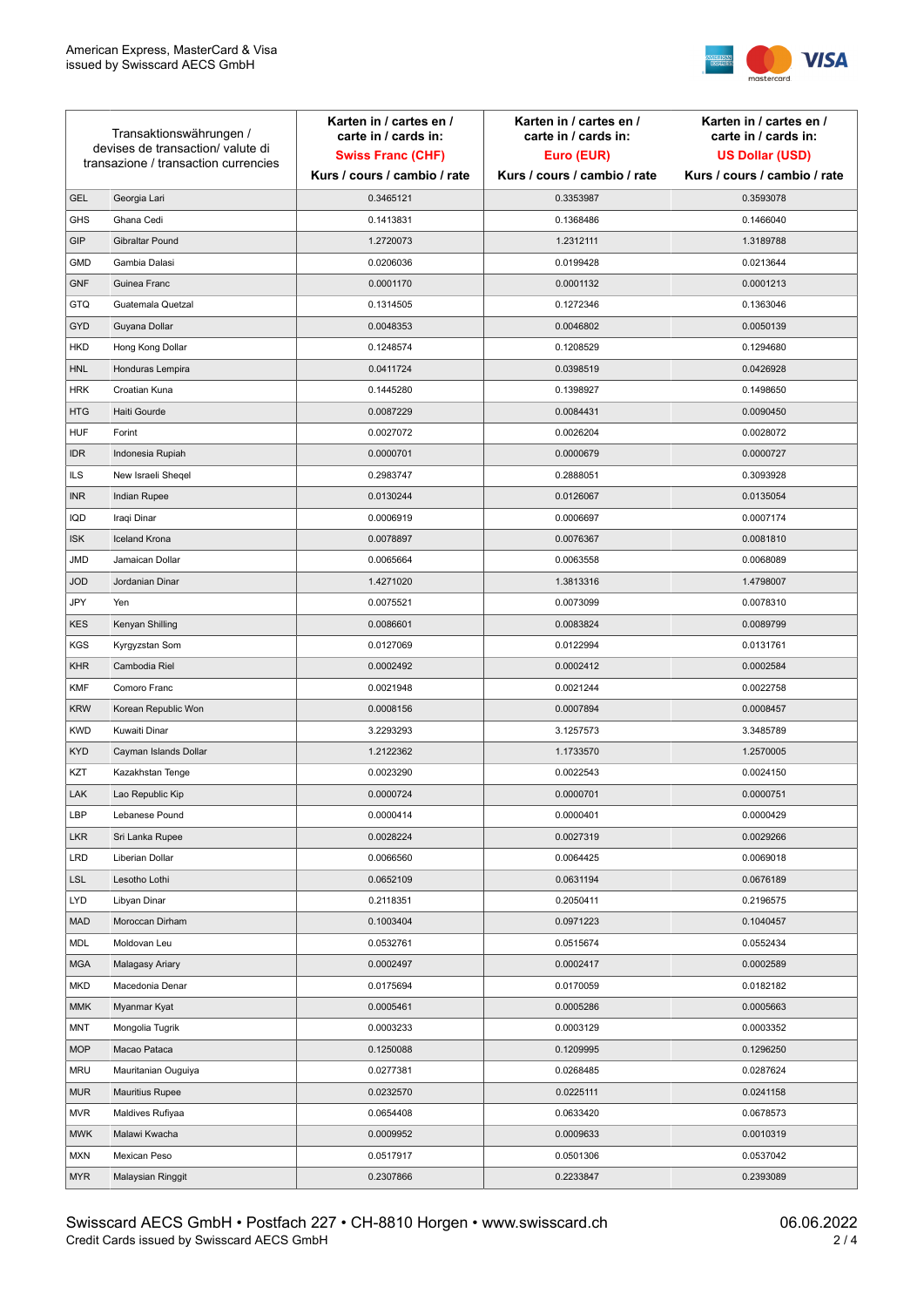

| Transaktionswährungen /<br>devises de transaction/valute di<br>transazione / transaction currencies |                             | Karten in / cartes en /<br>carte in / cards in:<br><b>Swiss Franc (CHF)</b><br>Kurs / cours / cambio / rate | Karten in / cartes en /<br>carte in / cards in:<br>Euro (EUR)<br>Kurs / cours / cambio / rate | Karten in / cartes en /<br>carte in / cards in:<br><b>US Dollar (USD)</b><br>Kurs / cours / cambio / rate |
|-----------------------------------------------------------------------------------------------------|-----------------------------|-------------------------------------------------------------------------------------------------------------|-----------------------------------------------------------------------------------------------|-----------------------------------------------------------------------------------------------------------|
|                                                                                                     |                             |                                                                                                             |                                                                                               |                                                                                                           |
| <b>MZN</b>                                                                                          | Mozambique Metical          | 0.0157818                                                                                                   | 0.0152756                                                                                     | 0.0163646                                                                                                 |
| <b>NAD</b>                                                                                          | Namibia Dollar              | 0.0651712                                                                                                   | 0.0630810                                                                                     | 0.0675778                                                                                                 |
| <b>NGN</b>                                                                                          | Nigeria Naira               | 0.0024090                                                                                                   | 0.0023317                                                                                     | 0.0024980                                                                                                 |
| <b>NIO</b>                                                                                          | Nicaragua Cordoba Oro       | 0.0283365                                                                                                   | 0.0274277                                                                                     | 0.0293829                                                                                                 |
| <b>NOK</b>                                                                                          | Norwegian Krone             | 0.1047281                                                                                                   | 0.1013692                                                                                     | 0.1085954                                                                                                 |
| <b>NPR</b>                                                                                          | Nepalese Rupee              | 0.0081402                                                                                                   | 0.0078791                                                                                     | 0.0084408                                                                                                 |
| <b>NZD</b>                                                                                          | New Zealand Dollar          | 0.6441144                                                                                                   | 0.6234562                                                                                     | 0.6678996                                                                                                 |
| <b>OMR</b>                                                                                          | Oman Rial                   | 2.5693284                                                                                                   | 2.4869242                                                                                     | 2.6642061                                                                                                 |
| PAB                                                                                                 | Panamanian Balboa           | 1.0101964                                                                                                   | 0.9777971                                                                                     | 1.0475000                                                                                                 |
| <b>PEN</b>                                                                                          | Peru Sol                    | 0.2741279                                                                                                   | 0.2653360                                                                                     | 0.2842506                                                                                                 |
| <b>PGK</b>                                                                                          | Papua New Guinea Kina       | 0.2868958                                                                                                   | 0.2776944                                                                                     | 0.2974900                                                                                                 |
| PHP                                                                                                 | Philippine Peso             | 0.0191711                                                                                                   | 0.0185562                                                                                     | 0.0198790                                                                                                 |
| <b>PKR</b>                                                                                          | Pakistan Rupee              | 0.0051185                                                                                                   | 0.0049543                                                                                     | 0.0053075                                                                                                 |
| <b>PLN</b>                                                                                          | Zloty                       | 0.2326695                                                                                                   | 0.2252073                                                                                     | 0.2412613                                                                                                 |
| <b>PYG</b>                                                                                          | Paraguay Guarani            | 0.0001478                                                                                                   | 0.0001431                                                                                     | 0.0001533                                                                                                 |
| QAR                                                                                                 | Qatari Rial                 | 0.2715653                                                                                                   | 0.2628556                                                                                     | 0.2815934                                                                                                 |
| <b>RON</b>                                                                                          | Leu                         | 0.2201570                                                                                                   | 0.2130961                                                                                     | 0.2282867                                                                                                 |
| <b>RSD</b>                                                                                          | Serbian Dinar               | 0.0092386                                                                                                   | 0.0089423                                                                                     | 0.0095798                                                                                                 |
| <b>RUB</b>                                                                                          | Russian Ruble               | 0.0162173                                                                                                   | 0.0156972                                                                                     | 0.0168162                                                                                                 |
| <b>RWF</b>                                                                                          | Rwanda Franc                | 0.0009915                                                                                                   | 0.0009597                                                                                     | 0.0010281                                                                                                 |
| SAR                                                                                                 | Saudi Riyal                 | 0.2635713                                                                                                   | 0.2551180                                                                                     | 0.2733042                                                                                                 |
| <b>SBD</b>                                                                                          | Solomon Islands Dollar      | 0.1293051                                                                                                   | 0.1251580                                                                                     | 0.1340800                                                                                                 |
| <b>SCR</b>                                                                                          | Seychelles Rupee            | 0.0723880                                                                                                   | 0.0700664                                                                                     | 0.0750611                                                                                                 |
| <b>SDG</b>                                                                                          | Sudanese Pound              | 0.0022681                                                                                                   | 0.0021954                                                                                     | 0.0023519                                                                                                 |
| <b>SEK</b>                                                                                          | Swedish Krona               | 0.1012641                                                                                                   | 0.0980163                                                                                     | 0.1050035                                                                                                 |
| SGD                                                                                                 | Singapore Dollar            | 0.7156744                                                                                                   | 0.6927211                                                                                     | 0.7421021                                                                                                 |
| <b>SHP</b>                                                                                          | St Helena Pound             | 1.2720073                                                                                                   | 1.2312111                                                                                     | 1.3189788                                                                                                 |
| <b>SLL</b>                                                                                          | Sierra Leone Leone          | 0.0000775                                                                                                   | 0.0000750                                                                                     | 0.0000804                                                                                                 |
| SOS                                                                                                 | Somali shilling             | 0.0017487                                                                                                   | 0.0016926                                                                                     | 0.0018133                                                                                                 |
| SRD                                                                                                 | Suriname Dollar             | 0.0473852                                                                                                   | 0.0458654                                                                                     | 0.0491350                                                                                                 |
| SSD                                                                                                 | South Sudanese Pound        | 0.0021420                                                                                                   | 0.0020733                                                                                     | 0.0022211                                                                                                 |
| <b>STN</b>                                                                                          | Sao Tome and Principe Dobra | 0.0438117                                                                                                   | 0.0424066                                                                                     | 0.0454295                                                                                                 |
| <b>SVC</b>                                                                                          | El Salvador Colon           | 0.1154510                                                                                                   | 0.1117482                                                                                     | 0.1197143                                                                                                 |
| SZL                                                                                                 | Swaziland Lilangeni         | 0.0651691                                                                                                   | 0.0630790                                                                                     | 0.0675756                                                                                                 |
| THB                                                                                                 | Baht                        | 0.0289264                                                                                                   | 0.0279987                                                                                     | 0.0299946                                                                                                 |
| TJS                                                                                                 | Tajikistan Somoni           | 0.0886137                                                                                                   | 0.0857717                                                                                     | 0.0918859                                                                                                 |
| <b>TMT</b>                                                                                          | Turkmenistan Manat          | 0.2894167                                                                                                   | 0.2801344                                                                                     | 0.3001040                                                                                                 |
| <b>TND</b>                                                                                          | <b>Tunisian Dinar</b>       | 0.3383789                                                                                                   | 0.3275263                                                                                     | 0.3508742                                                                                                 |
| <b>TOP</b>                                                                                          | Tonga Pa'anga               | 0.4505476                                                                                                   | 0.4360975                                                                                     | 0.4671850                                                                                                 |
| <b>TRY</b>                                                                                          | Turkish Lira                | 0.0606649                                                                                                   | 0.0587192                                                                                     | 0.0629051                                                                                                 |
| TTD                                                                                                 | Trinidad & Tobago Dollar    | 0.1499008                                                                                                   | 0.1450931                                                                                     | 0.1554362                                                                                                 |
| <b>TWD</b>                                                                                          | New Taiwan Dollar           | 0.0344354                                                                                                   | 0.0333310                                                                                     | 0.0357070                                                                                                 |
| <b>TZS</b>                                                                                          | Tanzanian Shilling          | 0.0004345                                                                                                   | 0.0004206                                                                                     | 0.0004505                                                                                                 |
| <b>UAH</b>                                                                                          | Ukraine Hryvnia             | 0.0345308                                                                                                   | 0.0334233                                                                                     | 0.0358059                                                                                                 |
| <b>UGX</b>                                                                                          | Uganda Shilling             | 0.0002706                                                                                                   | 0.0002619                                                                                     | 0.0002806                                                                                                 |
| <b>UYU</b>                                                                                          | Peso Uruguayo               | 0.0252549                                                                                                   | 0.0244449                                                                                     | 0.0261875                                                                                                 |
| UZS                                                                                                 | Uzbekistan Sum              | 0.0000917                                                                                                   | 0.0000888                                                                                     | 0.0000951                                                                                                 |